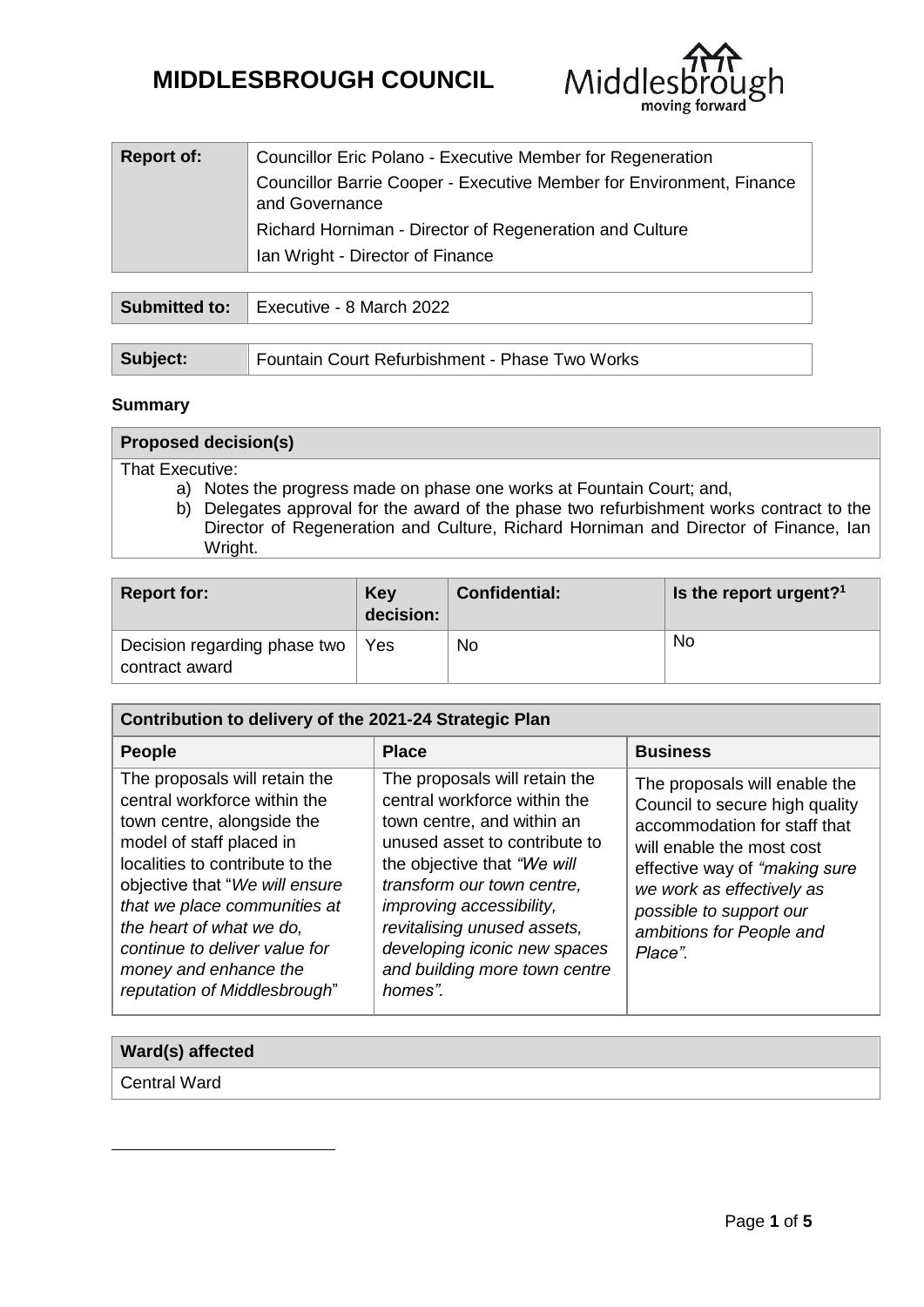# **What is the purpose of this report?**

- 1. That Executive:
	- a) Notes the progress made on phase one works at Fountain Court; and,
	- b) Delegates approval for the award of the phase two refurbishment works contract to the Director of Regeneration and Culture, Richard Horniman and Director of Finance, Ian Wright.

# **Why does this report require a Member decision?**

2. The report to Executive on 5th October 2021 approved the £7m budget required to refurbish and fit out Fountain Court ahead of its occupation by Council staff. This report provides an update to Executive on the project's progress and seeks delegated approval for the phase two contract award to be given to the Director of Regeneration and Culture, Richard Horniman and Director of Finance, Ian Wright.

# **Report Background**

- 3. Following the purchase of Fountain Court in spring 2021, a lot of work has been undertaken to ensure the building will meet the Council's requirements to be a modern, collaborative place to work.
- 4. It was very evident from employee and manager surveys that staff found working from home beneficial during the pandemic and would like to continue with some home working in the future. It was also evident from the surveys that time spent with colleagues in the office was extremely important and that this impacts on collaboration, knowledge sharing, mental health and wellbeing. With this in mind, eligible Council employees have been offered a blended home/office working approach to enable staff to have the benefits of working from home for a significant part of their working time, balanced with face-to-face interaction and collaboration. The office space in Fountain Court is being designed with these principles in mind.
- 5. Following survey and design work, in October 2021 Overbury Plc were appointed by Middlesbrough Council to carry out the phase one demolition and strip out of Fountain Court. The phase one works commenced in November 2021 and have removed walls, old kitchens, WCs and mechanical and electrical services ready for the phase two refurbishment and fit out works.
- 6. The phase one contract also includes the creation of larger window openings ready for new windows to be installed as the current windows were nearing the end of their life. Most of the new windows will be floor to ceiling height which will significantly improve natural light and the building's internal and external appearance. Moreover, they will be opening windows which will improve the building's ventilation. The phase one strip out works will complete on 18<sup>th</sup> February 2022.
- 7. The phase two work was originally intended to be delivered through the phase one contractors, Overbury. Overbury submitted their phase two tender to the Council at the beginning of December 2021. The tender return was in sections; the first being the installation of all Mechanical and Electrical (M&E) works, and the second covering the builders work to refurbish the building pre-furniture install.
- 8. The M&E tender return was within the target costs set out in the scope of the work, however, the builders work was significantly over the allocated budget. The Council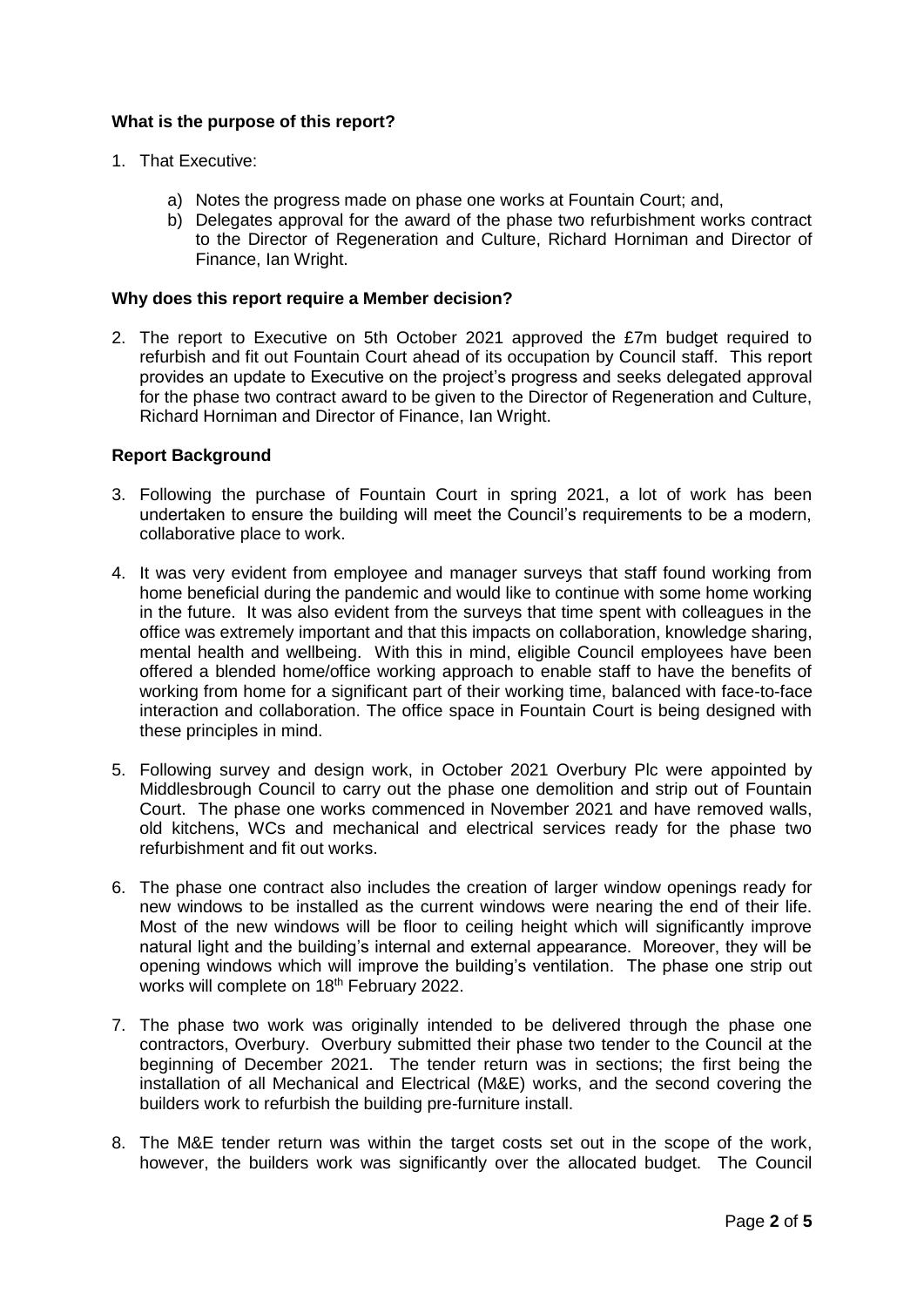offered some value engineering in an attempt to bring the cost down, albeit this was not enough to achieve the saving and establish best value for the work.

- 9. As such, the Council issued a new set of tender documents to five contractors on 31<sup>st</sup> January and their tenders will be returned on the  $7<sup>th</sup>$  March. The contractors have been selected based on their specialism and track records. This is for the builders work only and management of the lowest M&E contractor from the December 2021 tender return.
- 10. After completion of the phase one work in February a security firm will be on site to safeguard the building until the main contractor starts work on site in April.
- 11. The completion date for the phase two work will be confirmed through the tender process but is targeted for the end of August, with the furniture install and ICT fit out taking place in early September, ready for occupation.
- 12. The timetable for the project is summarised below:

| <b>Milestone</b>                                                            | <b>Date</b>                                    |  |  |
|-----------------------------------------------------------------------------|------------------------------------------------|--|--|
| works (building strip out)   18 <sup>th</sup> February 2022<br>Phase one    |                                                |  |  |
| complete                                                                    |                                                |  |  |
| two $\frac{1}{7}$ <sup>th</sup> March 2022<br>Tenders returned for<br>phase |                                                |  |  |
| (refurbishment) works                                                       |                                                |  |  |
| Tenders verified, scored, financial checks,                                 | 7 <sup>th</sup> March – 15 <sup>th</sup> April |  |  |
| contracts signed and mobilisation period                                    |                                                |  |  |
| Phase two works start on site                                               | 18 <sup>th</sup> April 2022                    |  |  |
| Phase two works complete                                                    | End of August 2022                             |  |  |
| Furniture and ICT fit out                                                   | September 2022                                 |  |  |

### **What decision(s) are being asked for?**

13. That Executive:

- a) Notes the progress made on phase one works at Fountain Court; and,
- b) Delegates approval for the award of the phase two refurbishment works contract to the Director of Regeneration and Culture, Richard Horniman and Director of Finance, Ian Wright.

### **Why is this being recommended?**

14. The costs provided by Overbury for phase two were in excess of the available budget and value for money could not be evidenced. In order to maintain programme, it is imperative the Council can award the contract for phase two to an alternative contractor without delay following receipt of a suitable tender for the works on  $7<sup>th</sup>$  March. Delegating approval for the award of the phase two refurbishment works will ensure the contract can be awarded in an expedient manner.

### **Other potential decisions and why these have not been recommended**

15. The Council could:

### Do nothing:

16. If the Council does not grant delegated approval, the decision to award the contract will come back to Executive for approval which will cause an unnecessary significant delay to the programme and the date for occupation.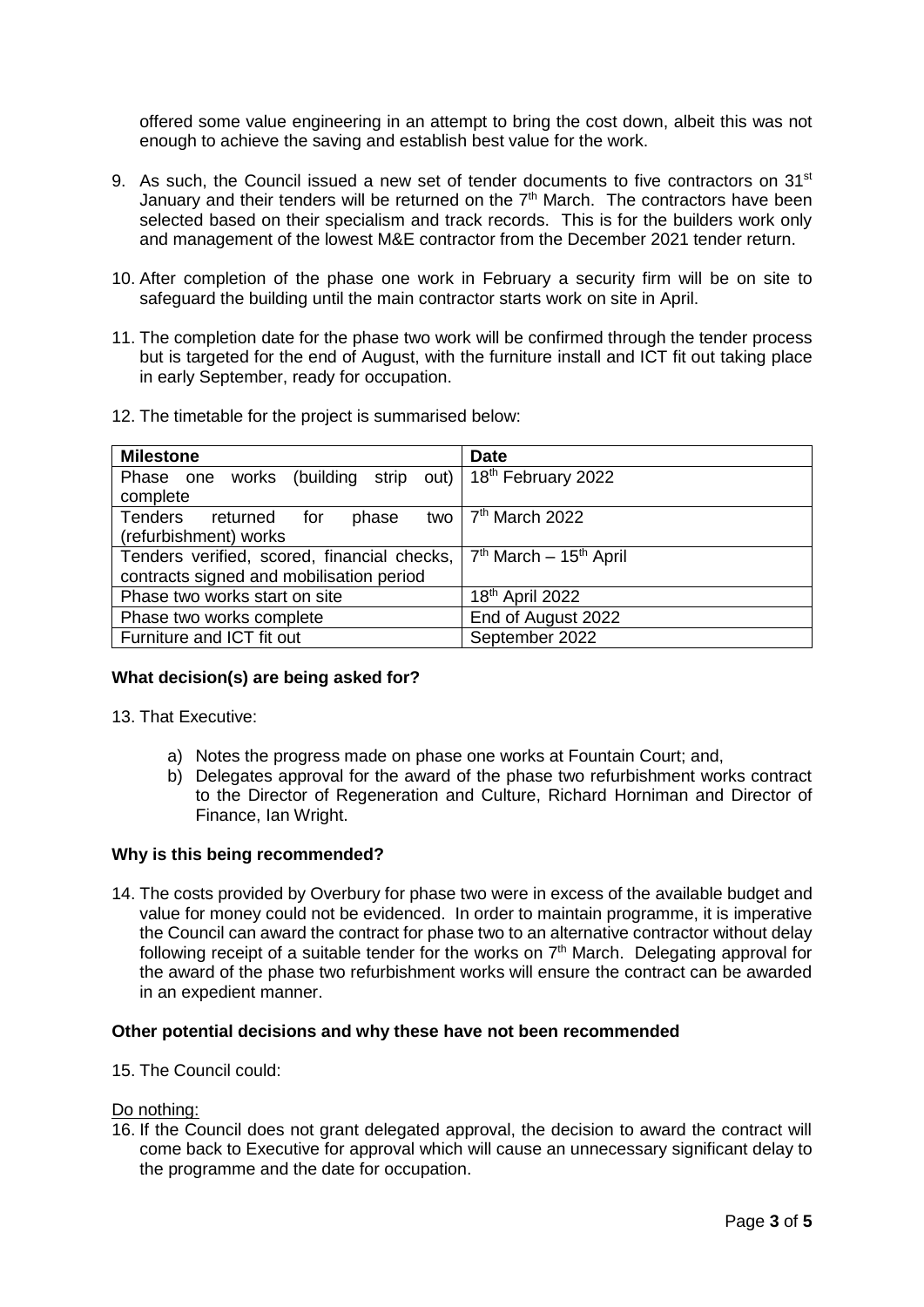# **Impact(s) of recommended decision(s)**

# *Legal*

17. If Executive approve the report, tenders will be considered for the phase two works and the Director of Regeneration and Culture, Richard Horniman and Director of Finance, Ian Wright will approve the most advantageous bid to the Council (consideration will be given to price and quality aspects), following which contracts will be awarded.

# *Financial*

18. The contract will be awarded following an assessment of the price and quality of the tenders received. The contract will be awarded to the most advantageous tender, subject to it being within the budget already approved by Executive on 5<sup>th</sup> October 2021.

## *Policy Framework*

19. The decision will be within the existing policy framework.

# *Equality and Diversity*

20. An Impact Assessment is not required as the proposals will not have an impact on protected groups. In line with building regulations, the final design of the accommodation will be fully accessible.

## *Risk*

21. The relevant risks this decision would influence are cited below, with an explanation as to why they are relevant and how it would affect each risk.

| $O1-$<br>052 | Substantial areas of the town have high residential<br>voids/low sales values and high population churn,<br>effectively creating market failure resulting in<br>significant social consequences which in turn have<br>implications for Council resources and service delivery.<br>Such an approach is unsustainable and will result in the<br>need for significant market invention at great cost to<br>the Council.                   | Fountain Court is currently a void property in<br>the town so its refurbishment and fit out will<br>have a positive impact on this risk.                                                                               |
|--------------|----------------------------------------------------------------------------------------------------------------------------------------------------------------------------------------------------------------------------------------------------------------------------------------------------------------------------------------------------------------------------------------------------------------------------------------|------------------------------------------------------------------------------------------------------------------------------------------------------------------------------------------------------------------------|
| O8-<br>037   | If a large scale emergency incident or business<br>interruption event prevents Departments from<br>functioning or requires diversion of resources, then<br>ability to function and deliver services would be<br>disrupted.                                                                                                                                                                                                             | New ways of working such as home working<br>and not needing as much office space will<br>have a positive impact on this risk, because<br>the Council will be more resilient as services<br>can be delivered from home. |
| O8-<br>027   | If the Council fails to recruit or retain staff to key posts,<br>due to perception of the Council or competition from<br>other employers, then this could result in reduced<br>capacity and knowledge, leading to reduced outcomes<br>for local communities. (The predicted recession and<br>further austerity reduces the risk in some areas but not<br>all). The economic austerity reduces this risk in some<br>areas but not all). | Homeworking opportunities/new office<br>accommodation may help recruit and retain<br>staff, thus having a positive impact on this<br>risk.                                                                             |